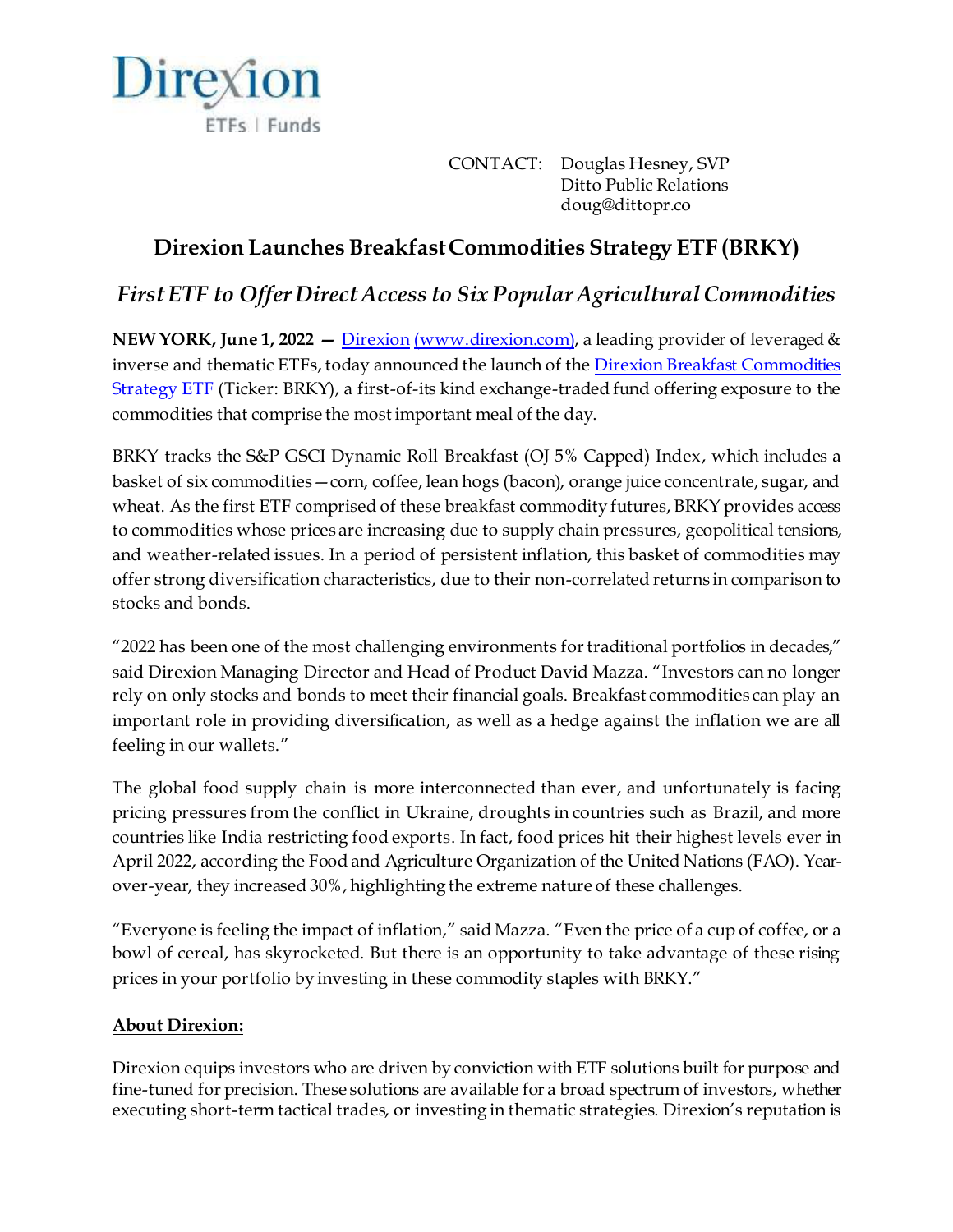founded on developing products that precisely express market perspectives and allow investors to manage their risk exposure. Founded in 1997, the company has approximately \$28.6 billion in assets under management as of March 31, 2022. For more information, please visit [www.direxion.com](http://www.direxion.com/).

**###**

*There is no guarantee that the Funds will achieve their investment objectives.*

*For more information on all Direxion ETFs, go t[o www.direxion.com](http://www.direxion.com/), or call us a[t 866.301.9214](tel:8663019214).*

*An investor should carefully consider a Fund's investment objective, risks, charges, and expenses before investing. A Fund's prospectus and summary prospectus contain this and other information about the Direxion Shares. To obtain a Fund's prospectus and summary prospectus call 866-716-0735 or visit our website at direxion.com. A Fund's prospectus and summary prospectus should be read carefully before investing.*

**Direxion Shares ETF Risks –**An investment in the Fund involves risk, including the possible loss of principal. The Fund is non-diversified and includes risks associated with concentration that results from the Fund's investments in a particular industry, sector, or geographic region which can result in increased volatility. The Fund's use of derivatives such as futures contracts and swaps are subject to market risks that may cause their price to fluctuate over time. Risks of the Fund include Index Correlation Risk, Index Strategy Risk, Derivatives Risk, Commodity-Linked Derivatives Risk, Futures Strategy Risk, Breakfast Commodities Risk, Agriculture Investment Risk, Market Risk, Counterparty Risk, Cash Transaction Risk, Subsidiary Investment Risk, Interest Rate Risk, and Tax Risk. Please see the summary and full prospectuses for a more complete description of these and other risks of the Fund.

Exchange-traded commodity futures contracts generally are volatile and are not suitable for all investors. The value of a commodity-linked derivative investment typically is based upon the price movements of a physical commodity and may be affected by changes in overall market movements, volatility of the index, changes in interest rates, or factors affecting a particular industry or commodity, such as global pandemics, weather and other natural disasters, changes in supply and production, embargoes, tariffs and international economic, political and regulatory developments and changes in speculators' and/or investors' demand. Commodity-linked derivatives also may be subject to credit and interest rate risks that in general affect the value of debt securities. The Fund's investments in derivatives may pose risks in addition to, and greater than, those associated with directly investing in securities or other investments.

Risks associated with the use of futures contracts are (a) the imperfect correlation between the change in market value of the instruments held by the Fund and the price of the futures contract; (b) possible lack of a liquid secondary market for a futures contract and the resulting inability to close a futures contract when desired; (c) losses caused by unanticipated market movements, which are potentially unlimited; (d) the Index's inability to predict correctly the direction of securities prices, interest rates, currency exchange rates and other economic factors; (e) the